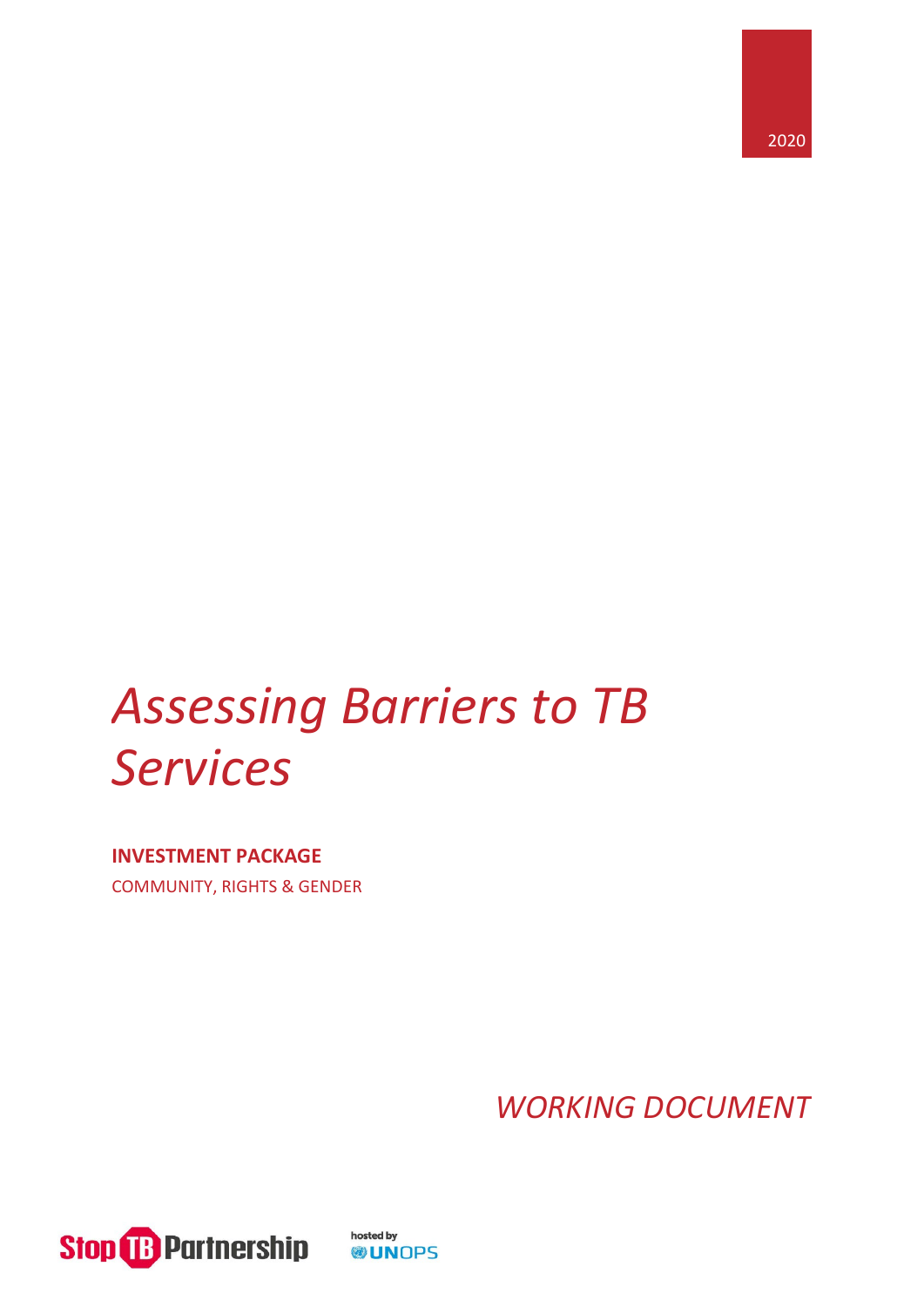

# **Contents**

- 1. [About](#page-2-0)
- 2. [Scope and Objectives](#page-3-0)
- 3. [Areas of Intervention](#page-4-0)
- 4. [The Process](#page-4-1)
- 5. [Expected Results](#page-7-0)
- 6. [Resources Needed](#page-7-1)
- 7. [Global Fund Support](#page-8-0)
- 8. [Annex](#page-12-0)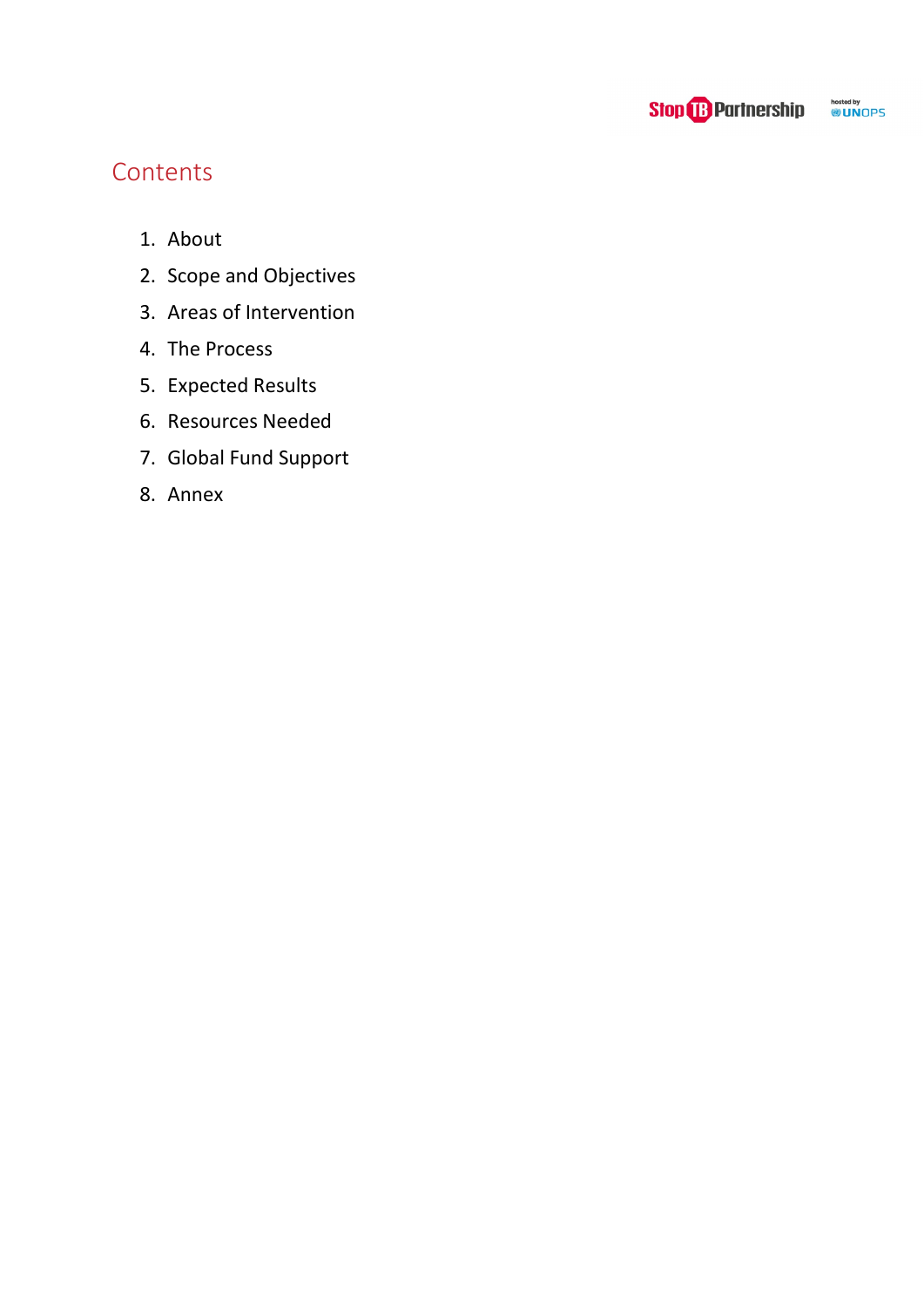## <span id="page-2-0"></span>About

TB is deeply rooted in poverty and low socioeconomic status as well as legal, structural and social barriers which prevent universal access to quality TB prevention, diagnosis, treatment, care and support. These barriers can increase a person's vulnerability to TB or reduce their access to services to prevent, diagnose and treat TB. Consequently, these barriers impact TB affected peoples' ability to realize their right to health.

Moreover, the right to health is dependent on, and contributes to, the realization of many other human rights. There are a wide range of factors and conditions which protect and promote the right to health beyond health services, goods and facilities, such as where people live, the state of their environment, genetics, income and education level, gender, and relationships with family and communities – all of which have considerable impacts on TB risk and treatment outcomes. In the End TB Strategy<sup>[1](#page-2-1)</sup>, these factors are commonly referred to as "The Social determinants of health" while the Committee on Economic, Social and Cultural Rights calls these "the underlying determinants of health"<sup>[2](#page-2-2)</sup>.

Like other human rights, the right to health entitles all people to free, active and meaningful participation in the decisions that affect them and contribute to economic, social, cultural and political development. TB affected individuals and their communities are central to health policy development, implementation, monitoring and evaluation and should be an active participant and beneficiary of the right to health. This means that TB related policies and programmes must be centred on TB affected individuals and their communities and aimed at good TB prevention and treatment outcomes and the constant improvement of their well-being.

It also requires non-discrimination and equitable access to quality TB services for all. A TB response (laws, policies, programmes, organizational practices or training modules) that recognizes and addresses the vulnerabilities and challenges that are faced by key populations in terms of accessing quality TB healthcare services is also essential for achieving the right to health for all. Additionally, the TB response must recognize the different gender actors (women, men, LGBTI individuals) within a society, and that these actors are constrained in different and often unequal ways. The response must also incorporate a tailored approach to respond to the different risks, needs and barriers to services based on gender, and within the context of TB programming must actively examine, question, and change rigid gender norms and imbalances of power. By transforming harmful, inequitable gender norms and values into positive ones, we improve the rights and health of all affected by TB. Focusing on rights and gender inequalities also positions TB within the larger development agenda.

The right to health is both an individual and a collective right. In the context of TB, TB affected individuals and their communities are the rights holders. States, as duty bearers, have the primary responsibility for respecting, protecting and fulfilling the right to health, including for creating national and international conditions favourable to the realization of the right to health. This means that UN member states have the primary responsibility for providing an enabling environment for equitable access to TB services, both locally and globally. States also have the duty to formulate appropriate national health and social policies and evidence-based programmes that aim at reaching universal access to high-quality TB care, prevention and support services. The obligation to protect implies that

<span id="page-2-2"></span><span id="page-2-1"></span><sup>&</sup>lt;sup>1</sup> The End TB Strategy, World Health Organization [Available from: [https://www.who.int/tb/strategy/End\\_TB\\_Strategy.pdf\]](https://www.who.int/tb/strategy/End_TB_Strategy.pdf) <sup>2</sup> Office of the United Nations High Commissioner for Human Rights, Fact Sheet No. 31, The right to Health <https://www.ohchr.org/Documents/Publications/Factsheet31.pdf>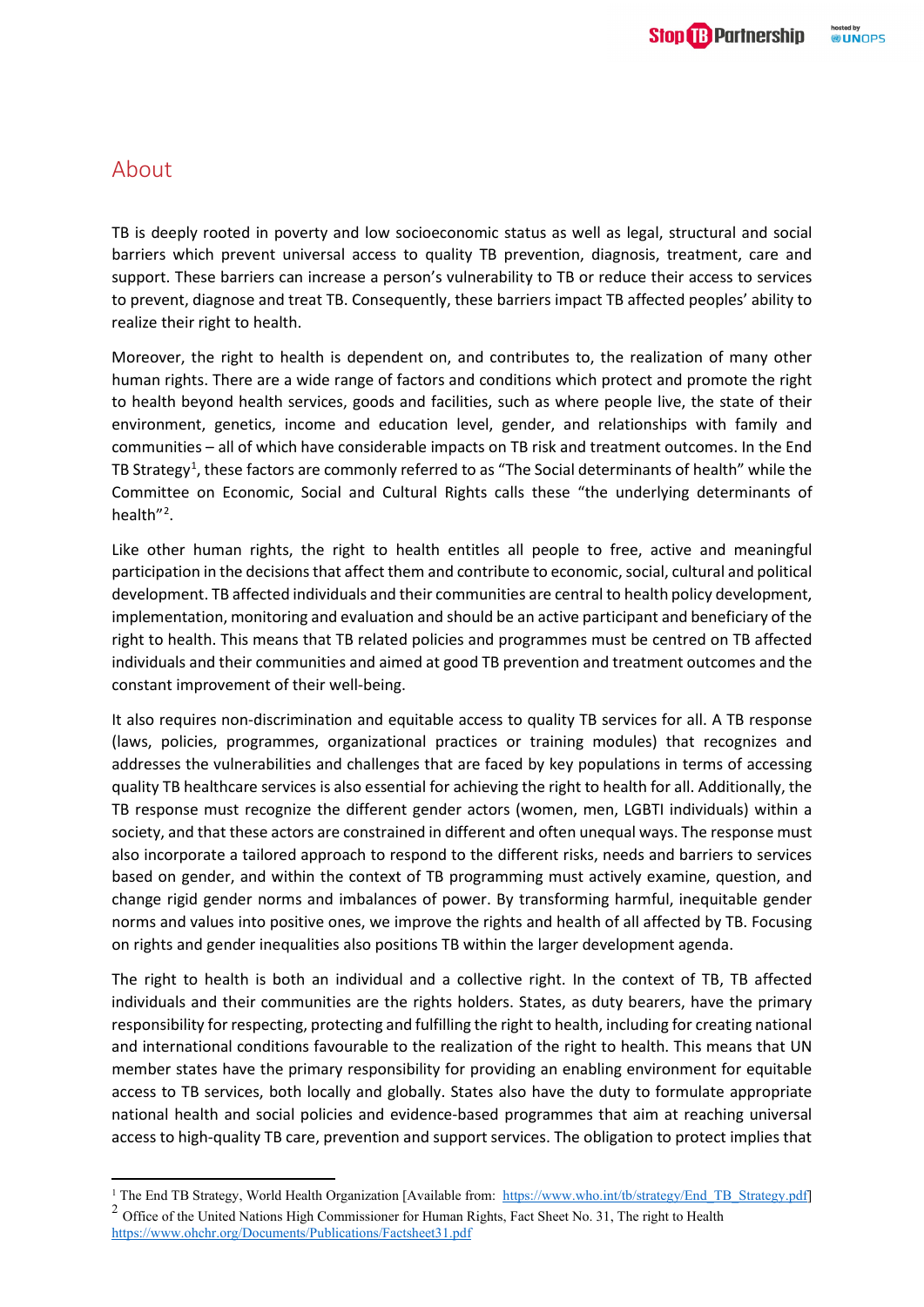#### hosted by<br>**BUNOPS Stop B Partnership**

the State should protect individuals and groups against violations of their human rights by third parties. The responsibility for meaningful participation of TB affected individuals and their communities, and the provision of equitable, quality, gender sensitive and responsive TB services must be shared by all relevant actors and organs of society, including the private sector and civil society.

# <span id="page-3-0"></span>Scope and Objectives

The TB Community, Rights and Gender (CRG) Assessment aims to establish recommendations to overcome the barriers to accessing TB services, and at the same time enhancing country-level knowledge on the relationship between the right to health and TB responses as well as the significance of the right to health in the context of the End TB 2030 Agenda, Sustainable Development Goal 3.3 and related processes and declarations. The findings and recommendations of the assessment are at all levels and are based on available information, opinions and perspectives from representatives from all TB actors including TB affected individuals.

### **Objectives of the CRG Assessment:**

- 1. To review the policy and legal framework for TB response, based on international regional and sub-regional conventions, frameworks and guidelines
- 2. To inclusively determine data and information gaps and which key population sub-groups should be considered as "key, vulnerable underserved populations" in the TB response
- 3. To understand perceived TB-related stigma and its manifestations
- 4. To assess ways in which gender impacts the vulnerability to TB infection, access to TB services and treatment outcomes
- 5. To develop recommendations to overcome human rights, gender and key population related barriers for improving the TB response
- 6. To develop a costed national action plan and an accountability framework for implementation of the CRG assessment recommendations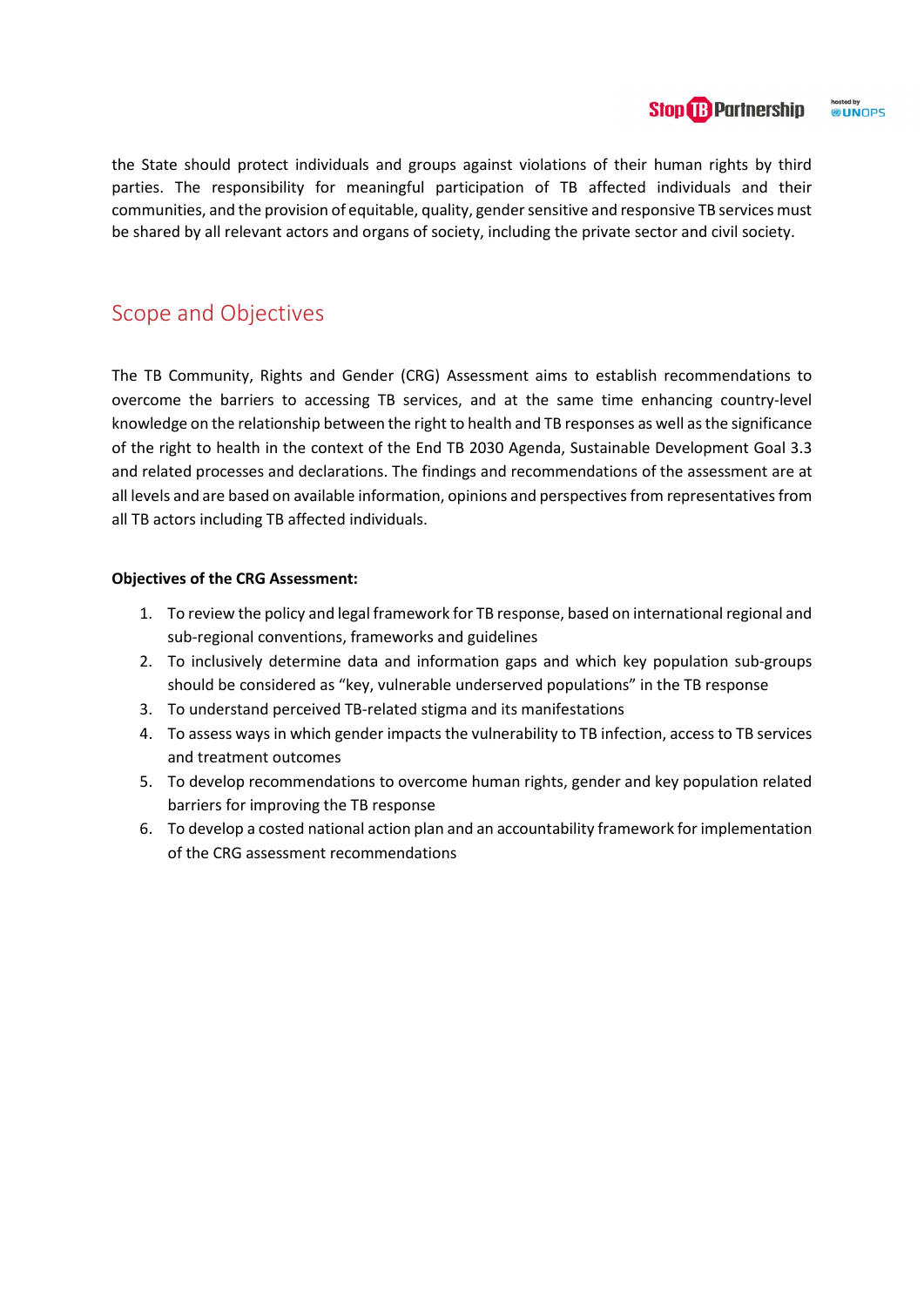# <span id="page-4-0"></span>Areas of Intervention

- 1. Technical assistance to roll out the CRG assessment tools in TB priority countries
- 2. Technical assistance to countries to elaborate the CRG recommendations into actions that need to be taken, prioritizing interventions that are likely to have greater effectiveness and higher impact
- 3. Technical assistance to develop costed action plans and use the costed plan to allocate or reallocate available resources or mobilize new resources
- 4. Technical assistance in realigning countries' National Strategic Plans (NSP) and Global Fund applications to be human rights and gender responsive as well as aligned to the Sustainable Development Goals (SDGs) and the The UN High Level Meeting on Tuberculosis (TB) Political Declaration<sup>[3](#page-4-2)</sup> targets through inclusive stakeholder consultations and collaboration
- <span id="page-4-1"></span>5. Provide small grants through the Stop TB Partnership's Challenge Facility for Civil Society mechanism to countries to overcome CRG barriers to the TB response through implementation of the priority interventions identified during the assessment

<span id="page-4-2"></span><sup>&</sup>lt;sup>3</sup> Political Declaration of the high-level meeting of the General Assembly of the fight against tuberculosis [Available from: [https://www.un.org/en/ga/search/view\\_doc.asp?symbol=A/RES/73/3\]](https://www.un.org/en/ga/search/view_doc.asp?symbol=A/RES/73/3)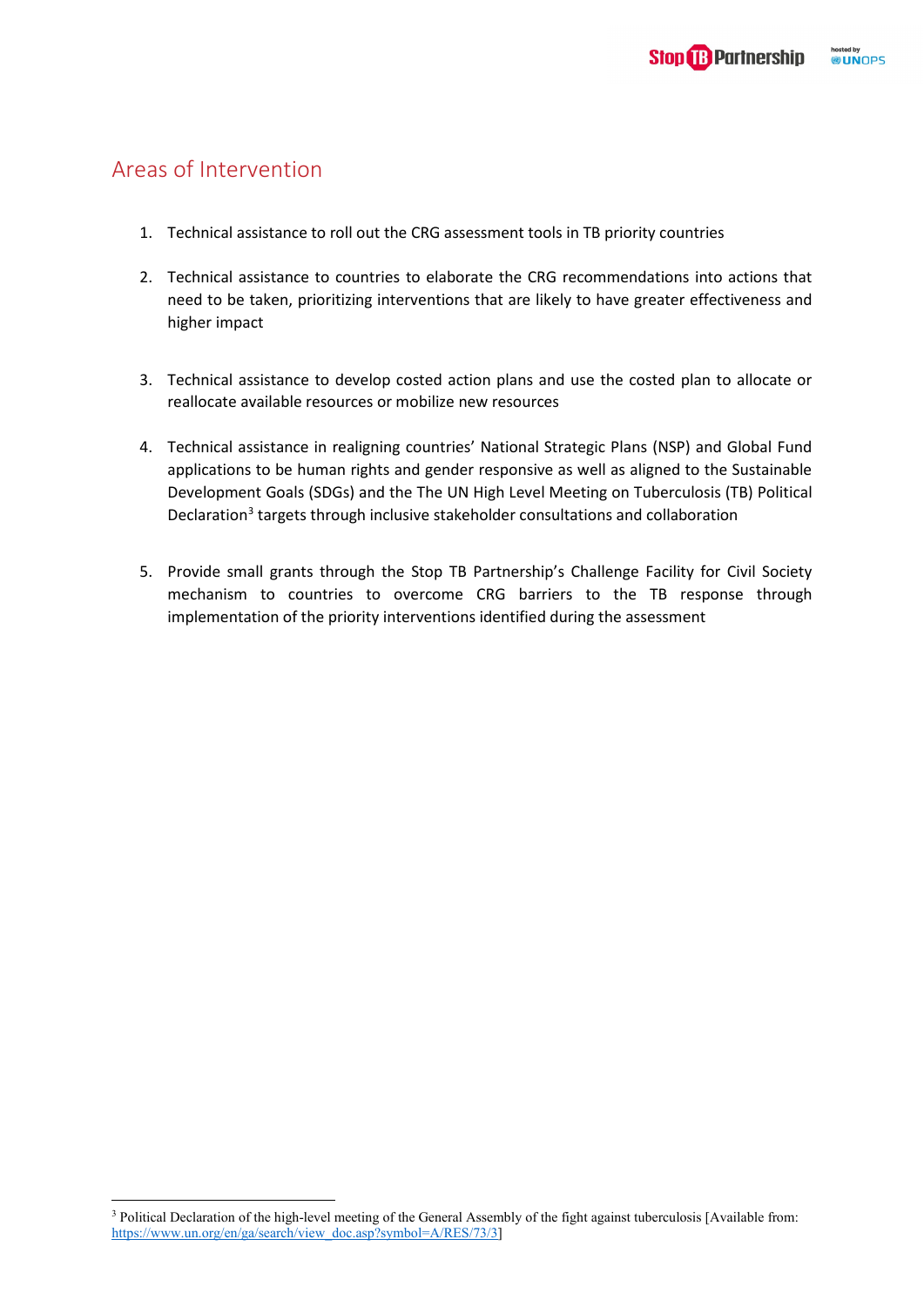# The Process

The CRG Assessment tools have been rolled out in 13 countries and focus on affected communities as experts and human rights advocates, with additional expertise from independent, locally recruited consultants and a group of gender, data and legal experts from respective ministries. The National TB Programme (NTP) and its strategic partners provide strategic guidance from the onset. The following are the steps required to conduct the CRG Assessment. Each step is very important in order to achieve a specific purpose in support of the assessment. The processes are:

### **1. Inception planning**

- a. Securing high-level commitment
- b. Establishing a functional core group
- c. Formulation of expertise working streams

### **2. Adaptation of the Integrated CRG tool**

- a. Desk review
- b. Multi-stakeholder Inception meeting 1 Project introduction and group input
- c. Developing an ethics protocol **3. Implementation of the CRG Assessment**
	- a. Protocol Ethical approvals and prioritization of Key populations for assessment
	- b. Conducting primary data collection (
	- c. Data analysis
	- d. Draft findings and recommendations
	- e. Analysis and interpretation of the findings
	- f. Multi-stakeholder Validation meeting 2 (Review findings and recommendations)
	- g. Collating the full draft report
	- h. Finalising the report and disseminating the report.

The design for this CRG Assessment is cross sectional and exploratory. The assessment utilizes qualitative and quantitative data collection methods in order to collate the baseline information for the assessment:

- Secondary data collection shall mainly utilize a desk review approach. This shall be complemented by a participatory approach in the form of a multi stakeholder meeting to inform the prioritization for key populations and finalization of the draft protocol respectively.
- Primary Data will be collected using several techniques (e.g. open-ended questions, individual interviews or key in-depth interviews, focus group discussion or through observations) during field work.

The conceptual framework for the assessment is the `theory for change' in relation to human rights related barriers to the TB response and is a schematic model that attempts to explain and predict health, human rights, and gender-based outcomes through the attitudes and beliefs of individuals, communities, and key affected populations. The linking factors to be addressed were developed by the Stop TB Partnership's Human Rights Task Force. They provide impact pathways at which interventions can be targeted among communities, women, girls and key populations that are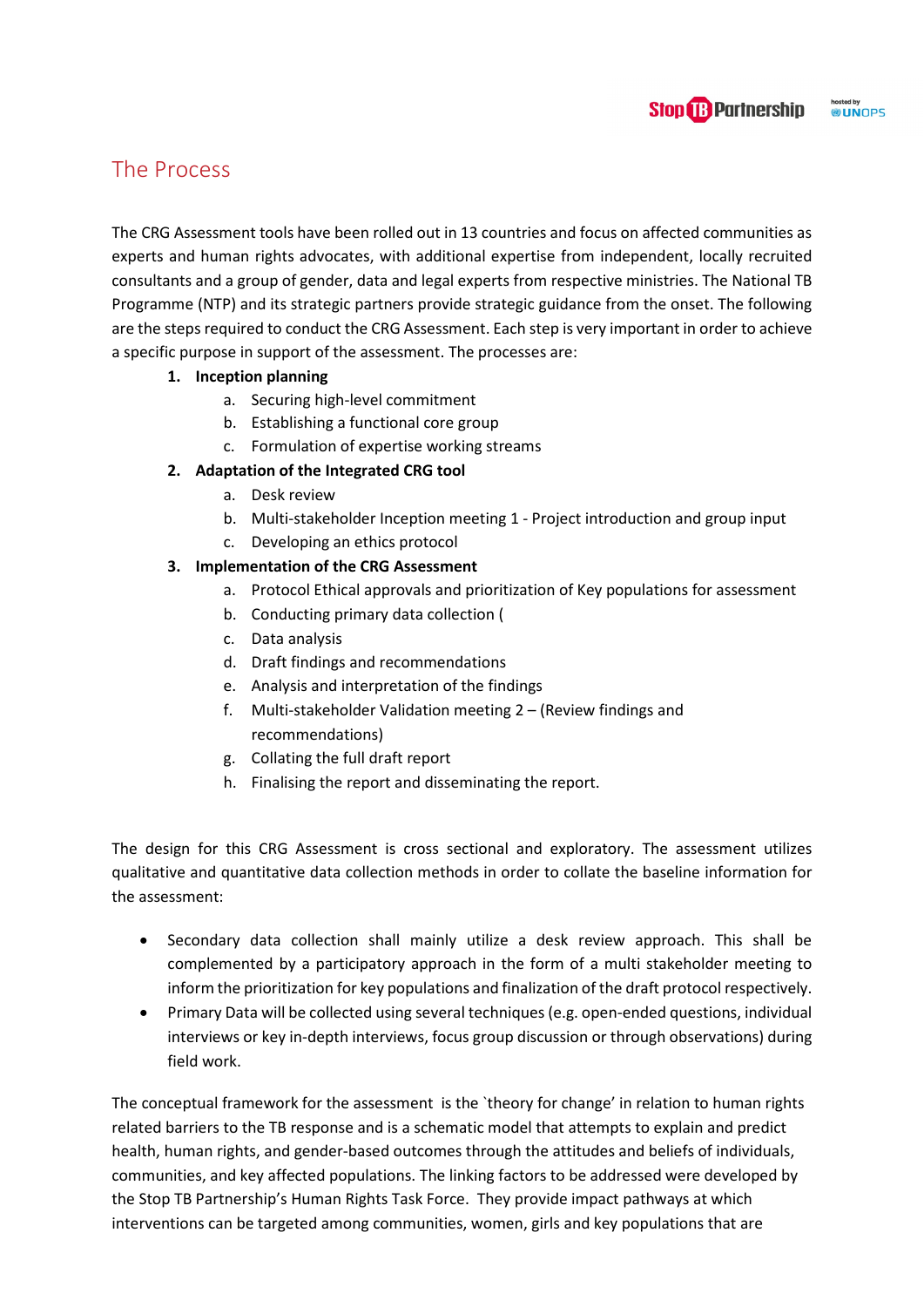#### hosted by<br>**@UN**OPS **Stop B Partnership**

vulnerable. Of special relevance to this theory is that the model can respond to setting out major human rights concerns, with particular attention on identifying and addressing equity, gender, and empowerment issues relative to human rights as reflected in Figure 1.



Figure 1: Flowchart for CRG Assessment design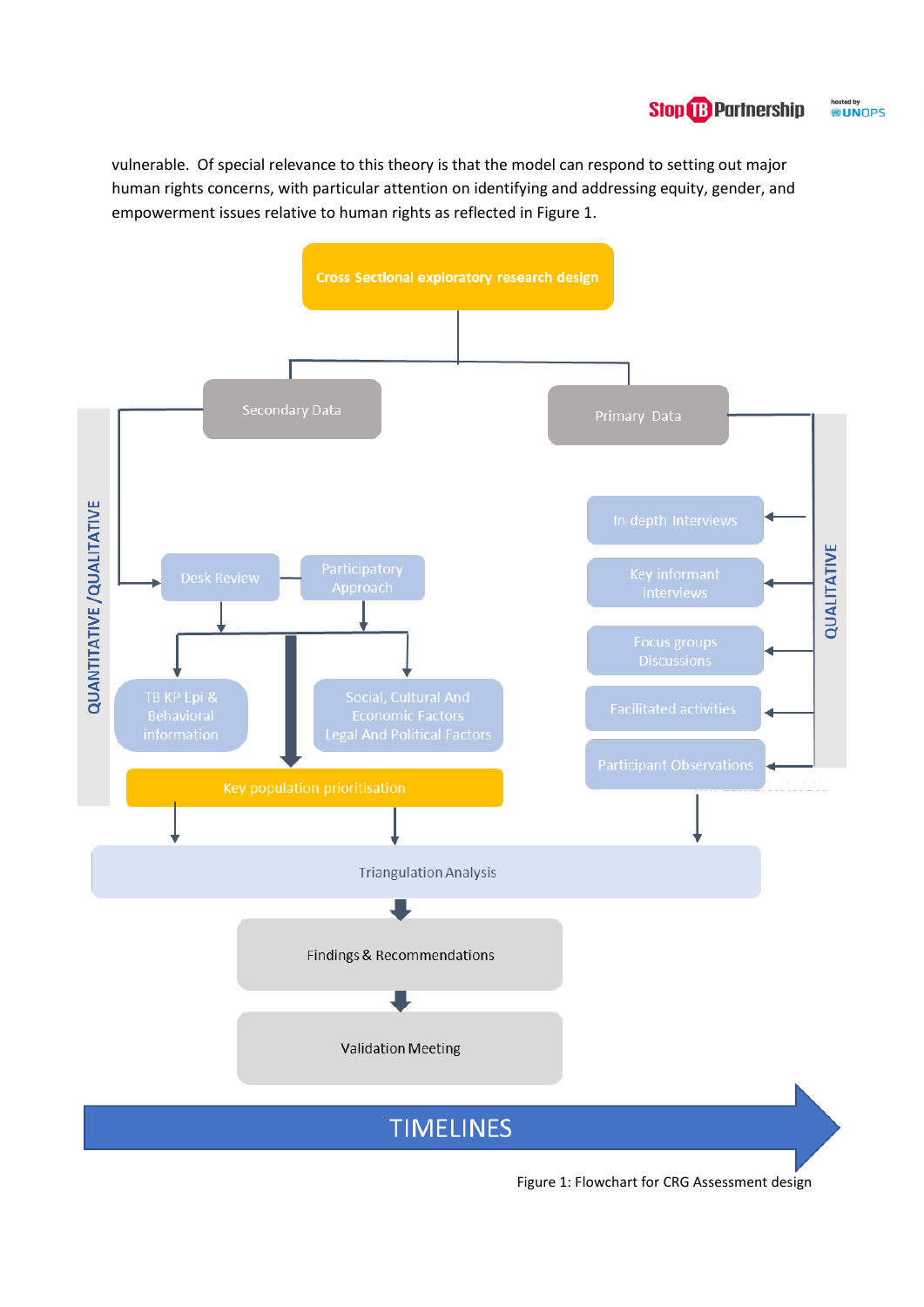# <span id="page-7-0"></span>Expected Results

Implementation of the CRG Assessment tools leads to the following:

- Enhanced country-level knowledge on the relationship between the right to health and TB responses and the significance of the right to health in the context of the End TB 2030 Agenda, Sustainable Development Goal 3.3 and related processes and declarations
- Weak and problematic national laws, policies and strategies impacting TB Response are identified and documented
- National key, vulnerable, and underserved populations in the TB Response are identified, described, prioritized and documented
- Associations, causes, and sources of TB stigma are established and documented
- How gender disparities impact people affected by TB is established and documented

Countries achieve consensus and begin implementing the following:

- Targeted actions to ensure that TB responses are community driven, people-centred, rights-based and gender transformative to end TB are establish and costed
- Development of NSPs and GF concept notes based on these findings
- Using available resources for implementation of the action plan

On the global scale:

• Global financers (Global Fund, USAID, and others) use the action plan to making evidencebased funding decisions

At the national level:

- Partners take on litigation that addresses the gaps in practices
- Governments are held accountable based on these assessments as well as the targets put forth in the UNHLM on TB Political Declaration

## <span id="page-7-1"></span>Resources Needed

- 1. Lead Civil Society Organisation (CSO), expert consultants in gender, human rights and key populations
- 2. The cost of each assessment estimated at about 40,000 USD
- 3. The intervention takes 3 to 12 months
- 4. Action planning associated costs are around 25,000 USD in addition to:
	- a. Costing consultant
	- b. Strategic planner
	- c. Meeting costs
- 5. Follow up may require additional grants to civil partners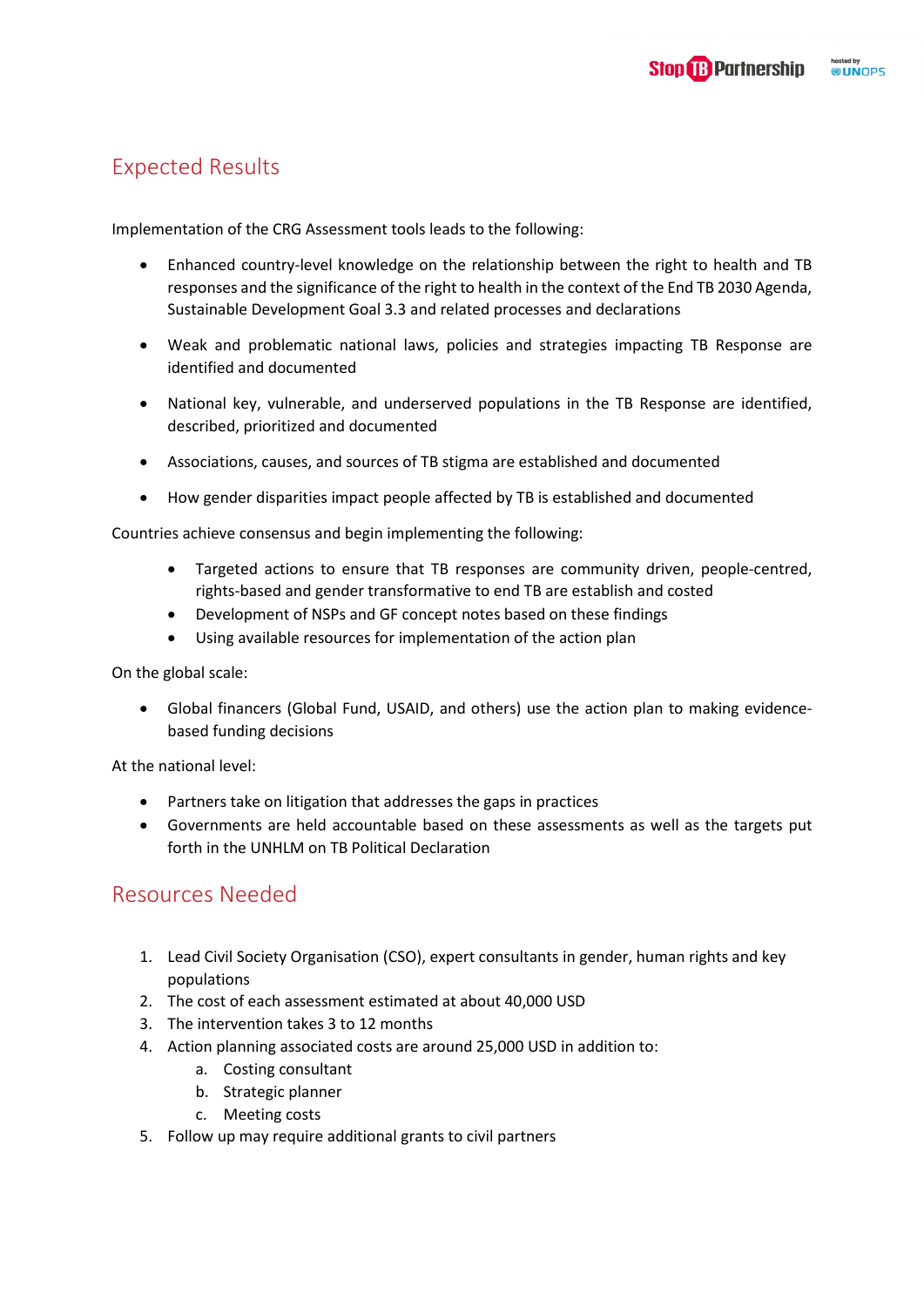# <span id="page-8-0"></span>Global Fund Support

The Global Fund to Fight AIDS, Tuberculosis and Malaria (TGF) is the most important source of external funding for TB and it is increasingly supporting Community, Rights and Gender (CRG) work related to TB prevention and care. The Stop TB Partnership strongly encourages countries to include CRG priorities in their applications (Funding Requests) to TGF. It is highly recommended that, prior to applying to TGF, countries properly reflect these priorities in the National TB Strategic Plans (NSPs).

Currently, TGF is receiving applications for the new allocation cycle 2020-2022, where the majority of grants will be implemented between 2021 and 2023. The application modalities and materials are available on<https://www.theglobalfund.org/en/funding-model/applying/materials/>

Under the TB component there is a special Module where most CRG interventions should be included (table below).

| Intervention                                                                                               | Scope and description of intervention package                                                  |  |  |
|------------------------------------------------------------------------------------------------------------|------------------------------------------------------------------------------------------------|--|--|
| Stigma and                                                                                                 | Activities to reduce stigma towards people with TB:                                            |  |  |
| discrimination                                                                                             | Situational analysis and assessments, for example, Stop TB-CRG assessment, and TB<br>$\bullet$ |  |  |
| reduction                                                                                                  | Stigma Assessment                                                                              |  |  |
|                                                                                                            | Media and edutainment activities on TB and stigma such as integration of non-<br>$\bullet$     |  |  |
|                                                                                                            | stigmatizing language into TB communication materials, radio shows                             |  |  |
|                                                                                                            | Engagement with religious and community leaders and celebrities<br>٠                           |  |  |
|                                                                                                            | Peer mobilization and support developed for and by people with TB and affected<br>$\bullet$    |  |  |
|                                                                                                            | communities aimed at promoting wellbeing and human rights                                      |  |  |
| Human rights,                                                                                              | For communities affected by diseases, key populations and CSOs:                                |  |  |
| medical ethics                                                                                             | Peer outreach on human rights and legal literacy in the context of TB<br>٠                     |  |  |
| and legal literacy                                                                                         | Development of communication materials on TB patient rights<br>$\bullet$                       |  |  |
|                                                                                                            | "Know-your rights" programs<br>$\bullet$                                                       |  |  |
|                                                                                                            | For (community) health care workers:                                                           |  |  |
|                                                                                                            | Medical ethics and human rights specialized TB training<br>٠                                   |  |  |
| Legal aid and                                                                                              | Activities related to legal aid and services, including but not limited to:                    |  |  |
| services                                                                                                   | Establishment of peer para-legal activities, for example, street lawyers, Hotlines<br>٠        |  |  |
|                                                                                                            | Legal aid, legal support through pro bono lawyers, human rights organizations to<br>٠          |  |  |
|                                                                                                            | increase access to justice                                                                     |  |  |
|                                                                                                            | Engagement with community and religious leaders for dispute resolution based on<br>٠           |  |  |
|                                                                                                            | human rights and gender equity                                                                 |  |  |
| Reform of laws                                                                                             | It includes activities related to legal reforms including, but not limited to:                 |  |  |
| and policies<br>Engagement with parliamentarians, Ministry of Justice, Interior, Corrections,<br>$\bullet$ |                                                                                                |  |  |
|                                                                                                            | religious and community leaders, among others, for advocacy and sensitization                  |  |  |
|                                                                                                            | Training of parliamentarians on human rights and the role of protective legal<br>٠             |  |  |
|                                                                                                            | frameworks in the TB response                                                                  |  |  |
|                                                                                                            | Legal audit, legal environment assessment<br>٠                                                 |  |  |
|                                                                                                            | Community mobilization and community-led advocacy and monitoring support<br>$\bullet$          |  |  |
|                                                                                                            | Monitoring of laws and policies, including compliance<br>$\bullet$                             |  |  |
| Community                                                                                                  | Activities related to community mobilization and advocacy:                                     |  |  |
| mobilization and                                                                                           | Community-led outreach campaigns to address harmful gender norms and<br>$\bullet$              |  |  |
| advocacy                                                                                                   | stereotypes and other human rights-related barriers                                            |  |  |
|                                                                                                            | Community-based monitoring of service delivery quality, including stigma,<br>٠                 |  |  |
|                                                                                                            | discrimination, confidentiality and privacy and informed consent                               |  |  |
|                                                                                                            | Patient group mobilization and building capacity/supporting community-led<br>٠                 |  |  |
|                                                                                                            | advocacy efforts                                                                               |  |  |

### **Model interventions for TGF TB Module 'Removing human rights and gender related barriers to TB services'**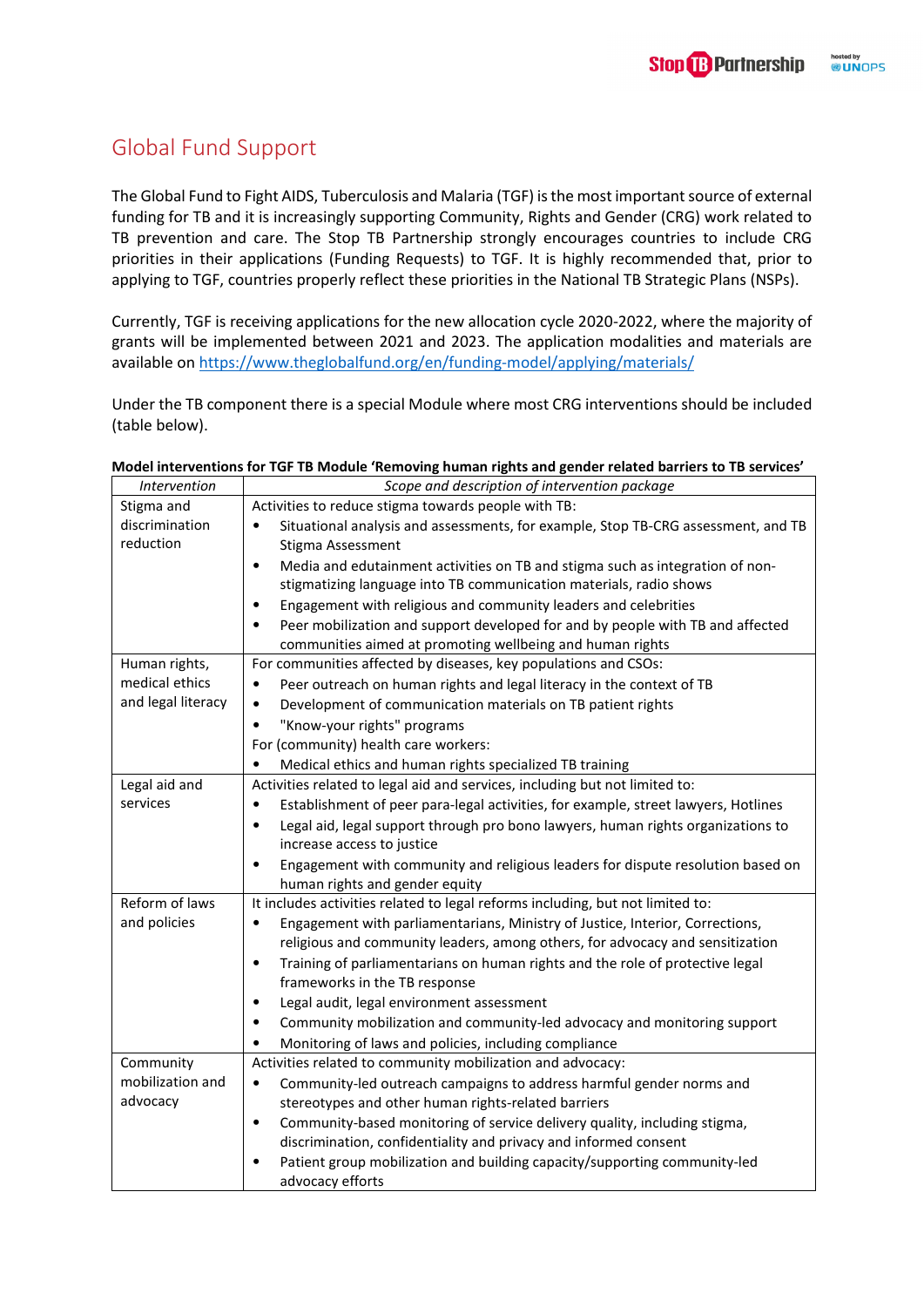\*It should be noted that gender sensitivity, responsiveness, transformation and key population programming are cross cutting issues in governance, design, implementation and monitoring of the above models of interventions. Investments to address the epidemic among key populations and gender inequality should be central to these efforts<sup>[4](#page-9-0)</sup>. Ending TB requires implementation of locally relevant, evidence-based interventions to address the special issues of both genders (including pregnancy among women) and all ages to maximize effective access to the spectrum of essential services. Furthermore, Investments to ensure key and vulnerable population-specific data collection and use, with partnerships and community-led services while expanding the integration and options for key populations within the health system is required.

Examples of CRG-related indicators in TGF's Modular Framework are given below:

| Type of indicator | Indicator                                                                                                                                         | Disaggregation catetories                                                             |
|-------------------|---------------------------------------------------------------------------------------------------------------------------------------------------|---------------------------------------------------------------------------------------|
| Outcome           | Percentage of people diagnosed with TB who<br>experienced self-stigma that inhibited them from<br>seeking and accessing TB services               | Gender (female, male)                                                                 |
| Outcome           | Percentage of people diagnosed with TB who report<br>stigma in health care settings that inhibited them from<br>seeking and accessing TB services | Gender (female, male)                                                                 |
| Outcome           | Percentage of people diagnosed with TB who report<br>stigma in community settings that inhibited them from<br>seeking and accessing TB services   | Gender (female, male)                                                                 |
| Coverage          | Number of TB cases (all forms) notified among<br>prisoners                                                                                        |                                                                                       |
| Coverage          | Number of TB cases (all forms) notified among key<br>affected populations/ high risk groups (other than<br>prisoners)                             | Target / Risk population group<br>(Migrants/refugees/IDPs,<br>Other population group) |
| Coverage          | Number of notified TB cases (all forms) contributed by<br>non-national TB program providers - private/non-<br>governmental facilities             |                                                                                       |
| Coverage          | Number of notified TB cases (all forms) contributed by<br>non-national TB program providers - public sector                                       |                                                                                       |
| Coverage          | Number of notified TB cases (all forms) contributed by<br>non-national TB program providers – community<br>referrals                              |                                                                                       |

| CRG-related indicators in the list of Core Indicators for TB components |  |
|-------------------------------------------------------------------------|--|
|-------------------------------------------------------------------------|--|

The Global Fund offers a variety of resources to help applicants prepare their funding requests. Materials for the 2020-2022 period are available on this page: <https://www.theglobalfund.org/en/funding-model/applying/resources/>

Key CRG-related information materials the applicants may find useful when preparing the Funding Requests are listed below.

### **Information Notes**

*Tuberculosis Information Note:* download in [English](https://www.theglobalfund.org/media/4762/core_tuberculosis_infonote_en.pdf?u=637153280630000000) | [Español](https://www.theglobalfund.org/media/8813/core_tuberculosis_infonote_es.pdf?u=637153281850000000) | [Français](https://www.theglobalfund.org/media/8812/core_tuberculosis_infonote_fr.pdf?u=637153281470000000)

*Building Resilient and Sustainable Systems for Health through Global Fund Investments Information Note:* download in [English](https://www.theglobalfund.org/media/4759/core_resilientsustainablesystemsforhealth_infonote_en.pdf?u=637153282230000000) | [Español](https://www.theglobalfund.org/media/8830/core_resilientsustainablesystemsforhealth_infonote_es.pdf?u=637153281970000000) | [Français](https://www.theglobalfund.org/media/8831/core_resilientsustainablesystemsforhealth_infonote_fr.pdf?u=637153281160000000)

<span id="page-9-0"></span><sup>4</sup> <https://www.theglobalfund.org/en/key-populations/>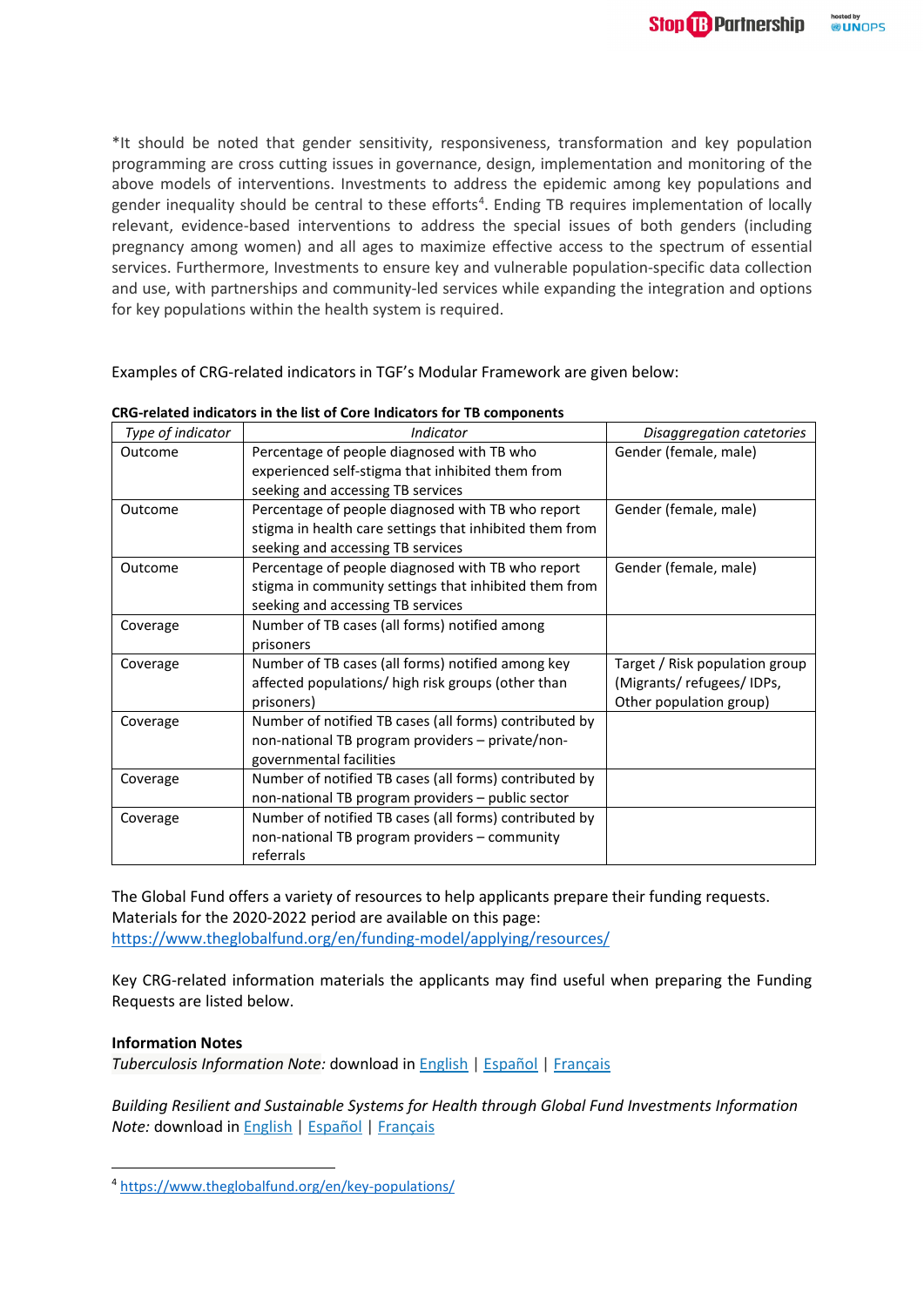### **Frequently Asked Questions**

*2020-2022 Funding Cycle Frequently Asked Questions:* download in [English](https://www.theglobalfund.org/media/8608/fundingmodel_2020-2022cycle_faq_en.pdf?u=637157386260000000) | [Español](https://www.theglobalfund.org/media/8992/fundingmodel_2020-2022cycle_faq_es.pdf?u=637157386330000000) | [Français](https://www.theglobalfund.org/media/8991/fundingmodel_2020-2022cycle_faq_fr.pdf?u=637157386310000000)

### **Technical Briefs**

*Assessment and Best Practices of Joint TB and HIV Applications:* download in [English](https://www.theglobalfund.org/media/8811/core_jointtbhivapplications_report_en.pdf?u=637153280890000000)

*Community Systems Strengthening Technical Brief:* download in [English|](https://www.theglobalfund.org/media/4790/core_communitysystems_technicalbrief_en.pdf?u=637153279400000000) [Español](https://www.theglobalfund.org/media/6903/core_communitysystems_technicalbrief_es.pdf?u=637153280120000000) | [Français](https://www.theglobalfund.org/media/6904/core_communitysystems_technicalbrief_fr.pdf?u=637153282190000000)

*Gender Equity Technical Brief:* download in [English](https://www.theglobalfund.org/media/5728/core_gender_infonote_en.pdf?u=637153279990000000) | [Español](https://www.theglobalfund.org/media/5729/core_gender_infonote_es.pdf?u=637153279950000000) | [Français](https://www.theglobalfund.org/media/5720/core_gender_infonote_fr.pdf?u=637153280070000000) | [Русский](https://www.theglobalfund.org/media/5721/core_gender_infonote_ru.pdf?u=637153279660000000)

*Human Rights and Gender Programming in Challenging Operating Environments Guidance Brief:*  download in [English](https://www.theglobalfund.org/media/6346/fundingmodel_humanrightsgenderchallengingoperatingenvironments_guidance_en.pdf?u=637153281250000000) | [Español](https://www.theglobalfund.org/media/6477/fundingmodel_humanrightsgenderchallengingoperatingenvironments_guidance_es.pdf?u=637153281670000000) | [Français](https://www.theglobalfund.org/media/6478/fundingmodel_humanrightsgenderchallengingoperatingenvironments_guidance_fr.pdf?u=637153281840000000)

*Programming at Scale with Sex Workers, Men who have Sex with Men, Transgender People, People*  who Inject Drugs, and People in Prison and Other Closed Settings: download in **[English](https://www.theglobalfund.org/media/4794/core_keypopulations_technicalbrief_en.pdf?u=637153281420000000) | [Español](https://www.theglobalfund.org/media/6300/core_keypopulations_technicalbrief_es.pdf?u=637153281820000000)** | [Français](https://www.theglobalfund.org/media/6301/core_keypopulations_technicalbrief_fr.pdf?u=637153282330000000)

*Tuberculosis, Gender and Human Rights Technical Brief:* download in [English](https://www.theglobalfund.org/media/6349/core_tbhumanrightsgenderequality_technicalbrief_en.pdf?u=637153281620000000) | [Español](https://www.theglobalfund.org/media/6522/core_tbhumanrightsgenderequality_technicalbrief_es.pdf?u=637153280550000000) | [Français](https://www.theglobalfund.org/media/6523/core_tbhumanrightsgenderequality_technicalbrief_fr.pdf?u=637153281840000000)  | [Português](https://www.theglobalfund.org/media/6520/core_tbhumanrightsgenderequality_technicalbrief_pt.pdf?u=637153281560000000) | [Русский](https://www.theglobalfund.org/media/6521/core_tbhumanrightsgenderequality_technicalbrief_ru.pdf?u=637153281800000000)

**Case Study -** *How We Engage: Stories of Effective Community Engagement on AIDS, Tuberculosis and Malaria***:** download in [English](https://www.theglobalfund.org/media/1547/publication_howweengage_report_en.pdf?u=637153281680000000) | [Español](https://www.theglobalfund.org/media/4324/publication_howweengage_report_es.pdf?u=637153281860000000) | [Français](https://www.theglobalfund.org/media/5677/publication_howweengage_report_fr.pdf?u=637153282110000000)

### **Community, Rights & Gender Technical Assistance**

[https://www.theglobalfund.org/en/funding-model/throughout-the-cycle/community-rights-gender](https://www.theglobalfund.org/en/funding-model/throughout-the-cycle/community-rights-gender-technical-assistance-program/)[technical-assistance-program/](https://www.theglobalfund.org/en/funding-model/throughout-the-cycle/community-rights-gender-technical-assistance-program/)

The CRG Technical Assistance Program is a Global Fund Board-approved strategic initiative. The initiative aims to ensure that all people who are affected by the three diseases can play a meaningful role in TGF processes and ensures that grants reflect their needs. This programme provides support to civil society and community organizations to meaningfully engage in the Global Fund model, including during:

- Country dialogue
- Funding request development
- Grant-making
- Grant implementation

Under this programme, national civil society and community organizations can apply for technical assistance in a range of areas, such as:

- Situational analysis and planning
- Participation in country dialogue
- Program design
- Oversight and monitoring of grant implementation
- Engagement in sustainability and transition strategy development

Some examples of technical assistance requests include:

• Support to design, plan and implement a consultation process to identify key population priorities for HIV funding request development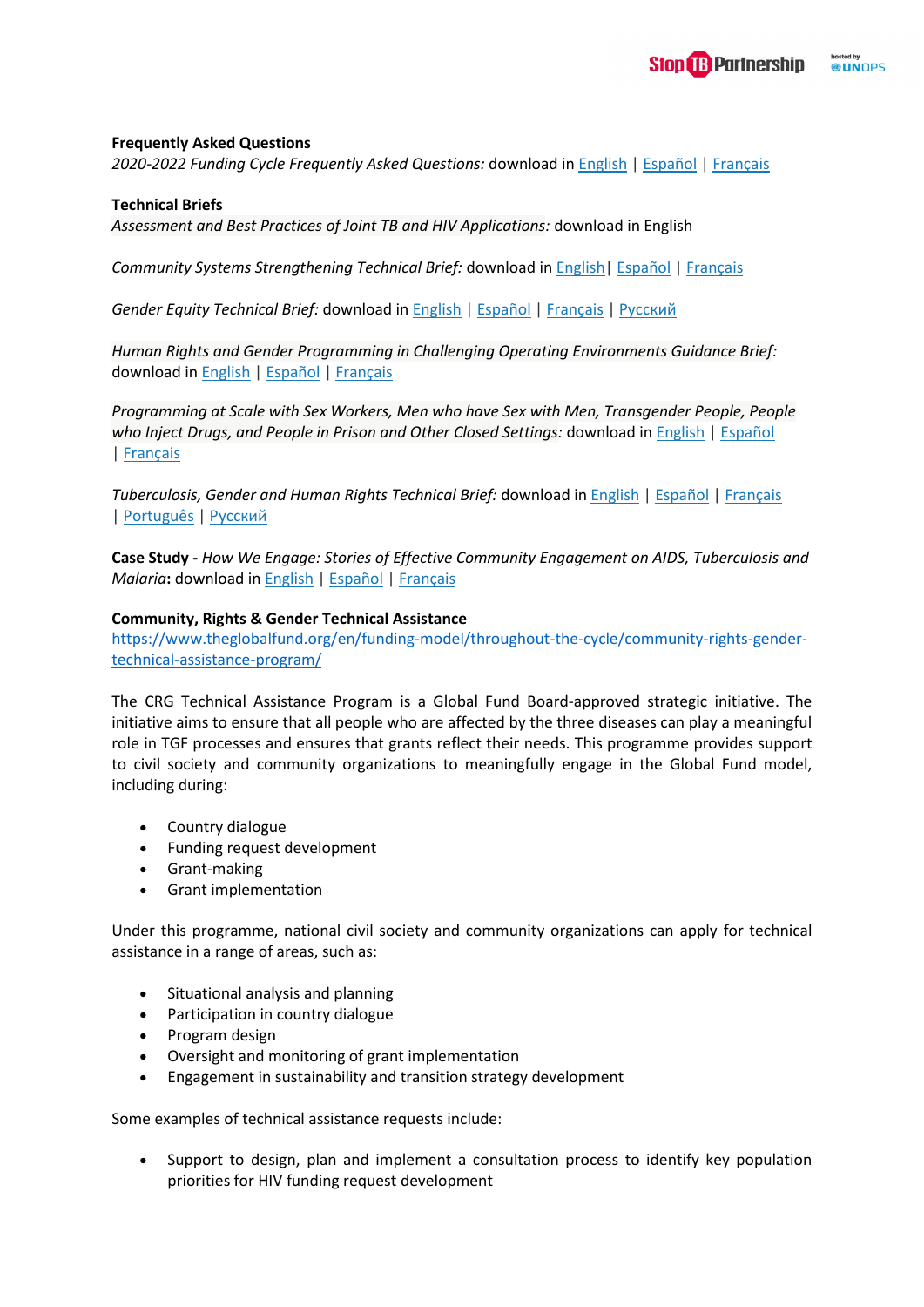**Stop & Partnership** 

hosted by<br>**WUN**OPS

- Designing and budgeting for community systems strengthening programmes as part of the grant-making process
- Facilitating a funding request review among youth organizations to identify gaps and propose appropriate interventions for inclusion
- Proactive, peer-led community engagement support to civil society and community in sustainability and transition planning

Technical assistance is provided by nongovernmental organizations – including key population networks, universities and civil society organizations – that were selected through an open tender process for their demonstrated skills and capacities on CRG competencies.

*CRG Technical Assistance Program Providers List:* download in [English](https://www.theglobalfund.org/media/5623/fundingmodel_crgtechnicalassistanceproviders_list_en.pdf?u=637153280220000000)

The program currently does not support:

- Strengthening Country Coordinating Mechanisms
- Long-term capacity building of civil society organizations
- Funding request writing

Organizations can request CRG technical assistance at any time throughout the funding cycle. The following resources are available to learn more about CRG technical assistance:

*CRG Technical Assistance Program Frequently Asked Questions* download in [عري](https://www.theglobalfund.org/media/6937/fundingmodel_crgtaprogram_faq_ar.pdf?u=637153280200000000) بي | [English](https://www.theglobalfund.org/media/6938/fundingmodel_crgtaprogram_faq_en.pdf?u=637153279510000000) | [Español](https://www.theglobalfund.org/media/6939/fundingmodel_crgtaprogram_faq_es.pdf?u=637153280330000000) | [Français](https://www.theglobalfund.org/media/6934/fundingmodel_crgtaprogram_faq_fr.pdf?u=637153278550000000) | [Português](https://www.theglobalfund.org/media/6935/fundingmodel_crgtaprogram_faq_pt.pdf?u=637153279960000000) | [Русский](https://www.theglobalfund.org/media/6936/fundingmodel_crgtaprogram_faq_ru.pdf?u=637153280230000000)

CRG Technical Assistance Program Request Form download in [عري](https://www.theglobalfund.org/media/5625/fundingmodel_crgtechnicalassistancerequest_form_ar.docx?u=637153280450000000) بي | [English](https://www.theglobalfund.org/media/5626/fundingmodel_crgtechnicalassistancerequest_form_en.docx?u=637153281830000000) | [Español](https://www.theglobalfund.org/media/5627/fundingmodel_crgtechnicalassistancerequest_form_es.docx?u=637153280880000000) | [Français](https://www.theglobalfund.org/media/5628/fundingmodel_crgtechnicalassistancerequest_form_fr.docx?u=637153281120000000) | [Português](https://www.theglobalfund.org/media/5630/fundingmodel_crgtechnicalassistancerequest_form_pt.docx?u=637153280940000000) | [Русский](https://www.theglobalfund.org/media/5629/fundingmodel_crgtechnicalassistancerequest_form_ru.docx?u=637153281360000000)